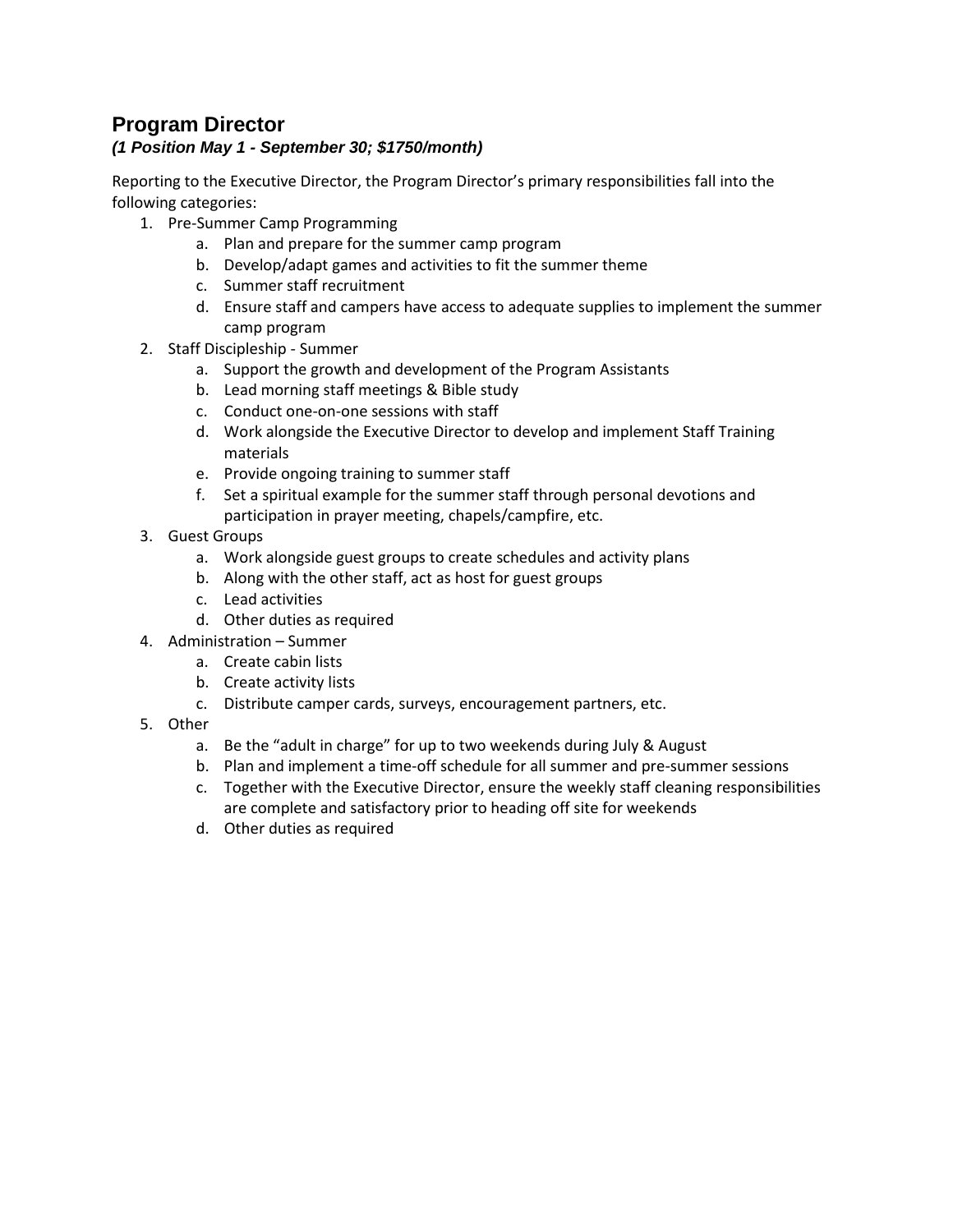# **[Program Assistants](https://registration.pinesbiblecamp.com/Staff)**

#### *(2 Positions May 1- September 1; \$1500/month)*

Reporting to the Program Director, the Program Assistants are responsible for the following:

- 1. Summer Camp Programming (Pre-Summer & Summer)
	- a. Work alongside the Program Director to develop the summer program
	- b. Implement the summer camp program
		- i. Prepare, set-up, and tear down for games/activities
		- ii. Ensure the camp is following the daily schedule as close as possible
		- iii. Maintain communication with the campers and other staff of the day's activities, themes, and transitions
	- c. Together with the Program Director, plan and implement staff events, team building exercises, etc.
- 2. Guest Groups
	- a. Along with the other staff, act as host for guest groups
	- b. Lead activities
	- c. Other duties as required
- 3. Other
	- a. Be the "adult in charge" for up to two weekends during July & August
	- b. Other duties as required
	- c. Set a spiritual example for the summer staff through personal devotions and participation in prayer meeting, chapels/campfire, etc.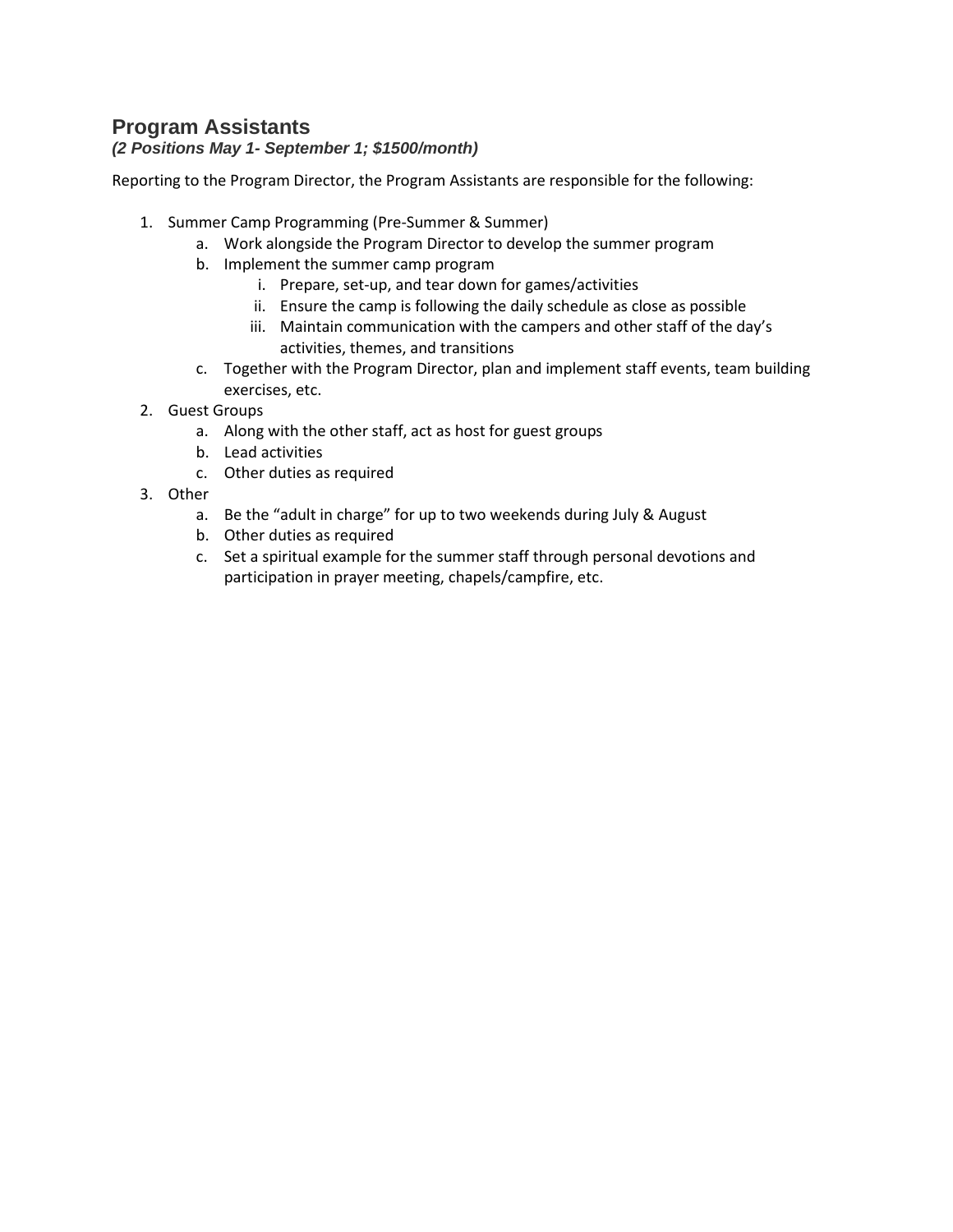# **[Day Camp Director](https://registration.pinesbiblecamp.com/Staff)**

#### *(1 Position May 1- September 1; \$1500/month)*

Reporting to the Executive Director, the Day Camp Director is responsible for the following:

- 1. Summer Day Camp Program (Pre-Summer & Summer)
	- a. Organize, execute, and supervise Day Camps
	- b. Train and supervise Day Camp Leaders
	- c. Demonstrate a spiritual life through personal devotions, participation in prayer meetings, chapel, campfire, etc.
	- d. Lead staff meetings
	- e. Ensure the Day Camp staff and campers have access to adequate supplies to implement program
- 2. Guest Groups
	- a. Along with the other staff, act as host for guest groups
	- b. Lead activities
	- c. Other duties as required
- 3. Other
	- a. Be the "adult in charge" for up to two weekends during July & August
	- b. Set a spiritual example for the summer staff through personal devotions and participation in prayer meeting, chapels/campfire, etc.
	- c. Other duties as required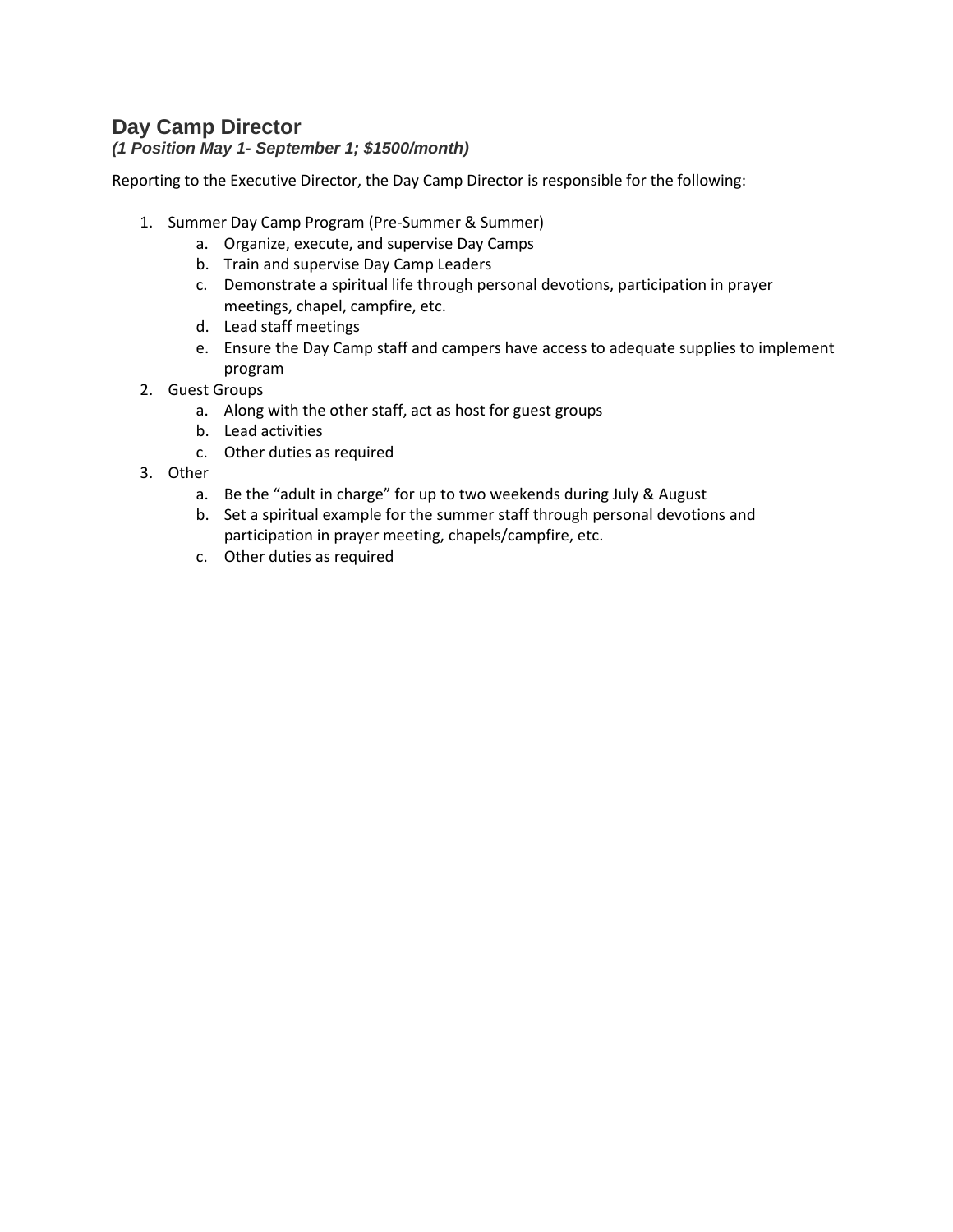# **LIT [Co-Director](https://registration.pinesbiblecamp.com/Staff)**

#### *(2 Positions May 1- September 1; \$1500/month)*

Reporting to the Executive Director, the LIT Co-Directors will be responsible for the following:

- 1. LIT Program
	- a. Implement the LIT Program according to the intended goals and outcomes
	- b. Build discipling relationships with the participants
	- c. Model servant leadership
	- d. Provide supervision of the LIT Program participants, including in-cabin supervision
	- e. Communicate with the Program Director/Assistants regarding the week's needs for LIT participant support
	- f. Lead training sessions using material provided or develop your own training material \*must be approved prior to use\*
	- g. Provide opportunity for worship sessions, free-time, personal devotions, and other personal growth and development times
	- h. Communicate with other leadership staff to determine service projects
	- i. Ensure adequate supplies are available to run the program
- 2. Guest Groups
	- a. Along with the other staff, act as host for guest groups
	- b. Lead activities
	- c. Other duties as required
- 3. Other
	- a. Set a spiritual example for the summer staff through personal devotions and participation in prayer meeting, chapels/campfire, etc.
	- b. Other duties as required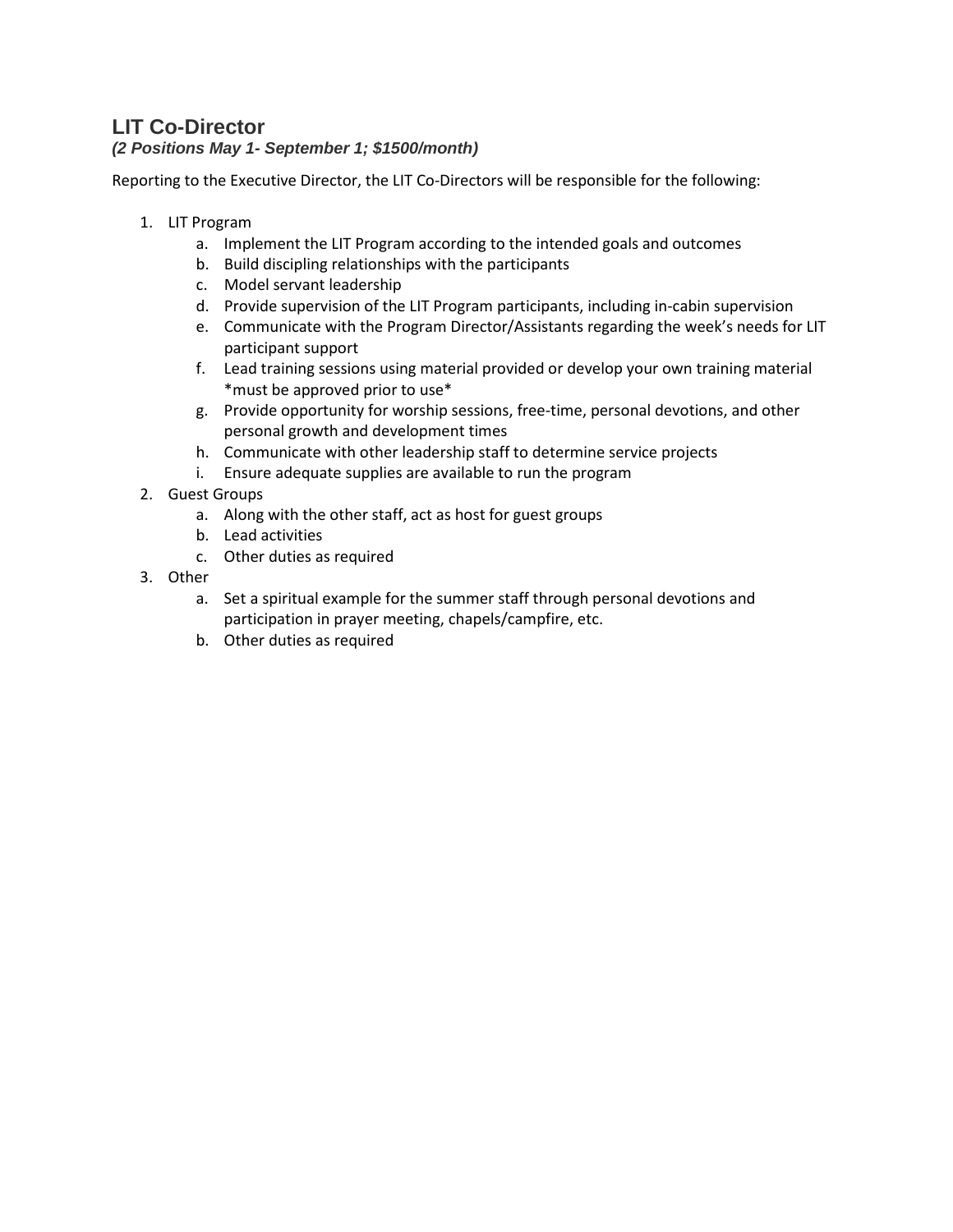#### **[Cabin Leader](https://registration.pinesbiblecamp.com/Staff)** *(Positions Available: 6 Male, 6 Female; \$100/week honorarium)*

Reporting to the Program Director, the Cabin Leaders are responsible for the following:

- 1. To provide care for a group of 7 campers; providing spiritual, physical, emotional and social leadership.
- 2. To provide safety, happiness, and well-being of the campers and to report any major discipline problems or emergencies.
- 3. To provide an atmosphere where spiritual growth is desired by all.
- 4. To seek to live a Christ-like life in all that you do.
- 5. Participation in general operation and planning of camp program.
- 6. Set a spiritual example for the campers.
- 7. Work alongside an LIT Camper as required.
- 8. Lead an Activity Group.
- 9. Participate in daily staff meetings.
- 10. Maintain a clean cabin.
- 11. Participate in end of week cleaning responsibilities.
- 12. Other duties as required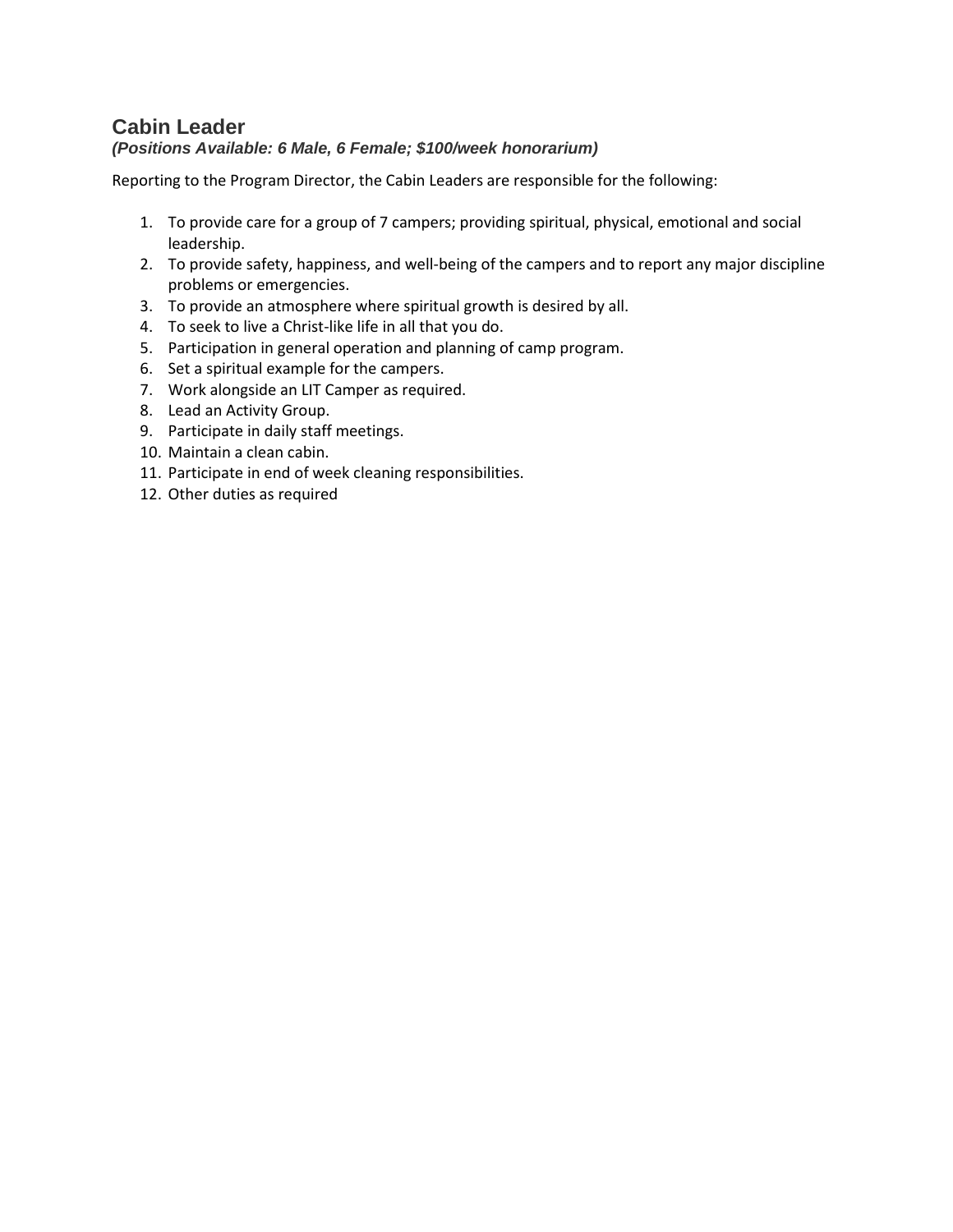# **Day Camp Leader**

### *(4 Positions; \$100/week honorarium)*

Reporting to the Day Camp Director, the Day Camp Leaders are responsible for the following:

- 1. Implement the Day Camp schedule as developed
- 2. Ensure the safety of the children attending Day Camp
- 3. Provide a spiritual example to the campers
- 4. Lead activities such as crafts, games, sports, chapel, etc.
- 5. Attend daily staff meetings
- 6. Participate in end of week cleaning responsibilities
- 7. Other duties as require[d](https://registration.pinesbiblecamp.com/Staff)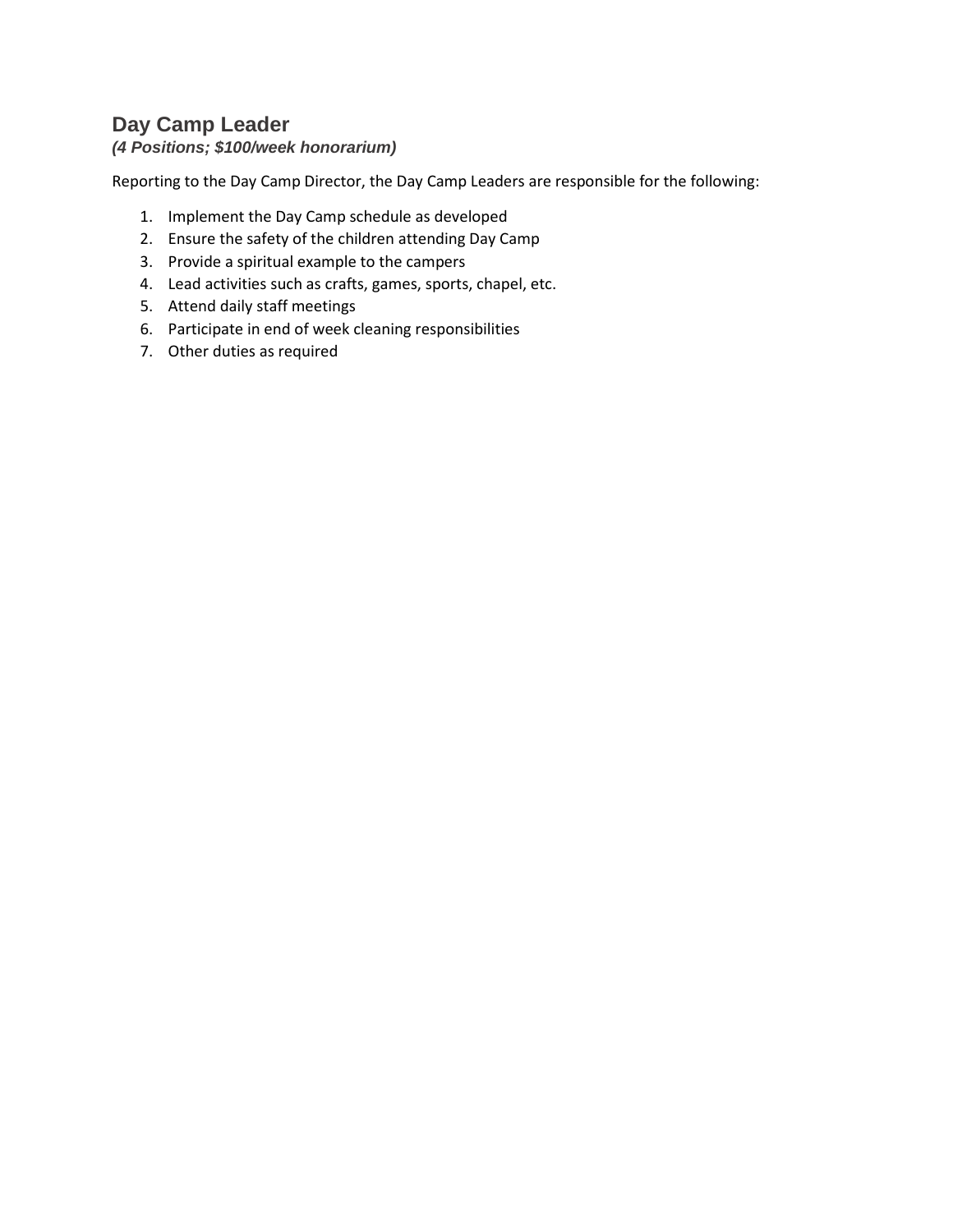### **[Head Cook](https://registration.pinesbiblecamp.com/Staff)** *(1 Position May 1- September 20; \$2000/month)*

Reporting to the Executive Director, the Head Cook is responsible for the following:

- 1. Oversee all kitchen operations
- 2. Develop a nutritious menu for our summer and guest group programs
- 3. Create menu options for special dietary needs (gluten-free, vegetarian, allergies, etc.)
- 4. Order food and kitchen supplies as required so as not to run short
- 5. Maintain positive relationships with our food suppliers
- 6. Develop and implement schedules for Assistant Cooks, Volunteers, Cleaning, Ordering, etc.
- 7. Work closely with First Aid to ensure allergies and dietary needs are clearly posted
- 8. Maintain communication with Program Director, Day Camp Director, and LIT Directors
- 9. Saturday full kitchen deep clean
- 10. Other duties as required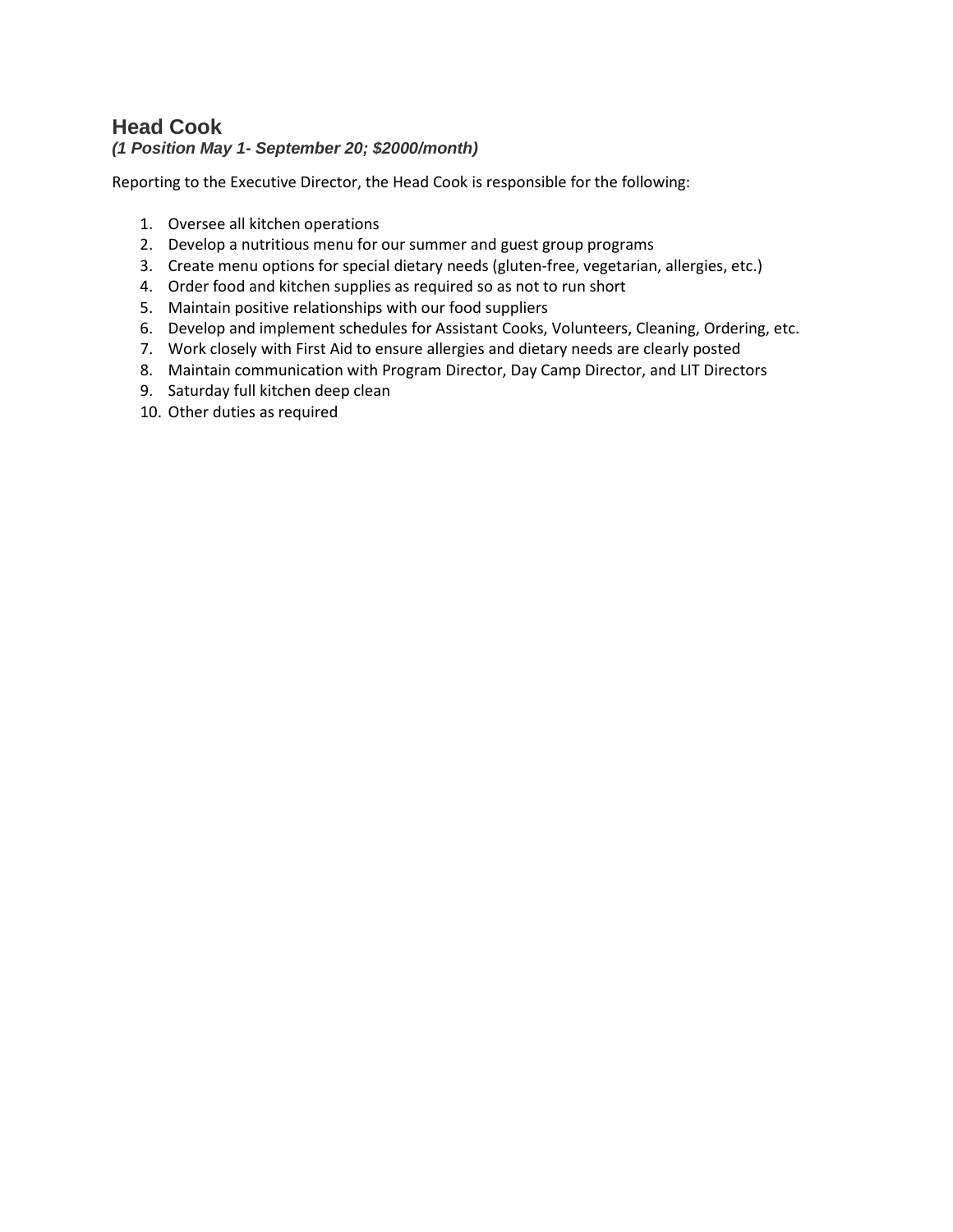## **[Assistant Cook](https://registration.pinesbiblecamp.com/Staff)**

*(2 Positions May 1- September 1; \$1000/month)*

Reporting to the Head Cook, the Assistant Cook roles are shift specific (6:30AM-1:30 PM and 2:30PM until 9:30PM) and are responsible for the following:

General

- 1. Preparing the food according to the menu developed by the Head Cook
- 2. Working closely with the Volunteers for food preparation, serving, and kitchen cleaning
- 3. Maintain good communication with the Head Cook for any food and kitchen supply needs
- 4. Saturday full kitchen deep clean
- 5. Both Assistant Cooks are responsible for Saturday food prep
- 6. Other duties as required

#### Morning Shift (6:30AM-1:30PM)

- 1. Prepare and serve Breakfast & Lunch
- 2. Dinner food prep
- 3. Check temperatures as required
- 4. Breakfast & Lunch clean-up

#### Afternoon Shift (2:30-9:30)

- 1. Prepare and serve Dinner and Snack
- 2. Breakfast pre-prep as required
- 3. Thaw food according to upcoming days' menu
- 4. Daily full kitchen clean-up